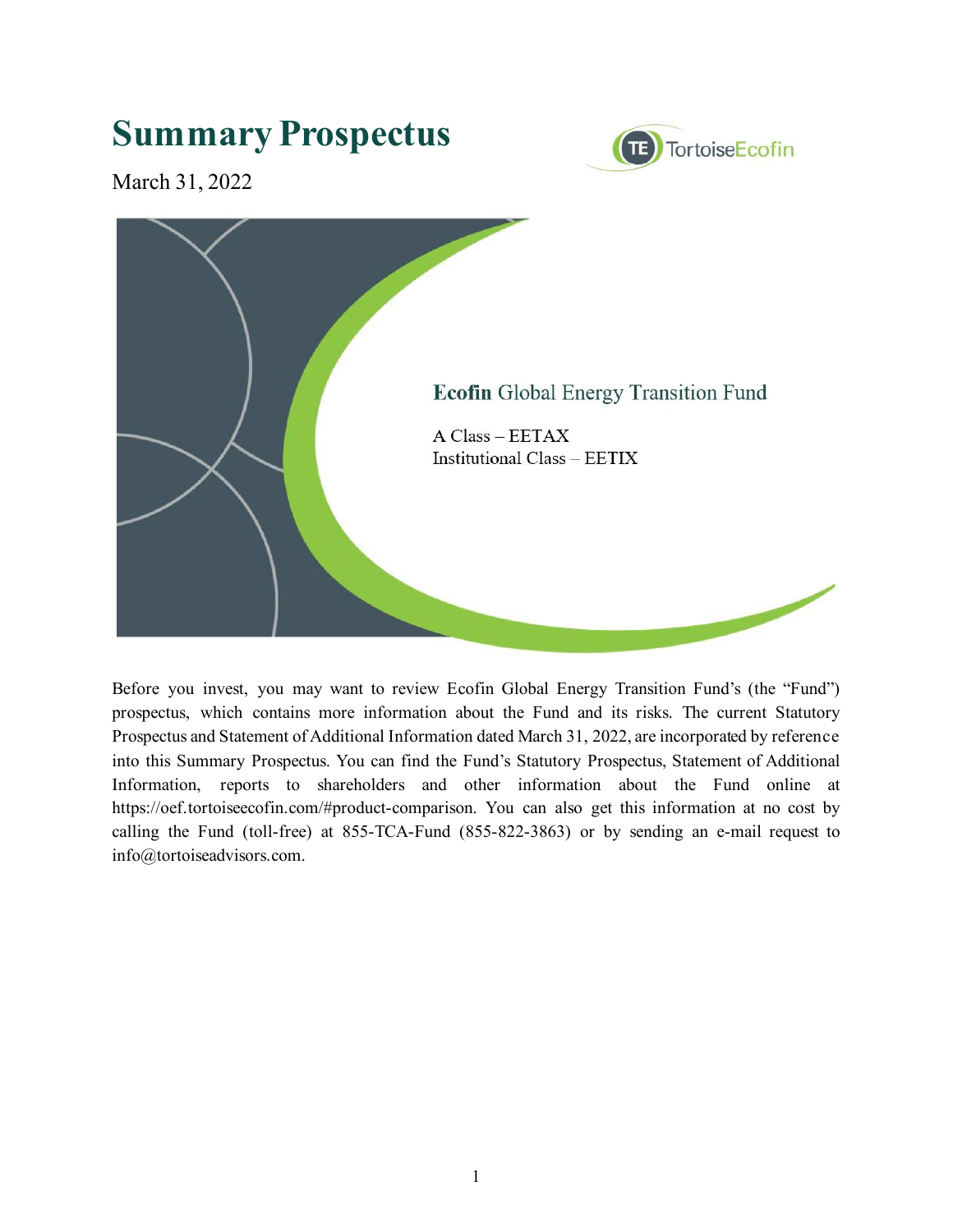#### **Investment Objective**

The investment objective of the Fund is to generate long-term total return.

#### **Fees and Expenses of the Fund**

This table describes the fees and expenses that you may pay if you buy, hold and sell shares of the Fund. You may be required to pay brokerage commissions on your purchases and sales of Institutional Class shares of the Fund from a financial intermediary, which are not reflected in this table. You may qualify for sales charge discounts if you and your family invest, or agree to invest in the future, at least \$50,000 in the Fund. Sales loads and waivers may vary by financial intermediary. For more information on specific financial intermediary sales loads and waivers, see Appendix A to the statutory Prospectus. More information about these and other discounts is available from your financial professional and in the "Shareholder Information - Class Descriptions" section of the Fund's Statutory Prospectus on page 132.

#### **Shareholder Fees**

| <i>(fees paid directly from your investment)</i>                                                                                                    | <b>A Class</b>      | <b>Institutional Class</b> |
|-----------------------------------------------------------------------------------------------------------------------------------------------------|---------------------|----------------------------|
| Maximum Front-End Sales Charge (Load) Imposed on<br>Purchases (as a percentage of the offering price)                                               | 5.50%               | None                       |
| Maximum Deferred Sales Charge (Load)<br>(as a percentage of initial investment or the value of the<br>investment at redemption, whichever is lower) | None <sup>(1)</sup> | None                       |
| Redemption Fee                                                                                                                                      | None                | None                       |

### **Annual Fund Operating Expenses**

*(expenses that you pay each year as a percentage of the* 

| value of your investment)                                            | <b>A Class</b> | <b>Institutional Class</b> |
|----------------------------------------------------------------------|----------------|----------------------------|
| <b>Management Fees</b>                                               | 0.80%          | $0.80\%$                   |
| Distribution and Service (Rule 12b-1) Fees                           | 0.25%          | $0.00\%$                   |
| Other Expenses $(2)$                                                 | 1.06%          | 1.06%                      |
| <b>Total Annual Fund Operating Expenses</b>                          | $2.11\%$       | 1.86%                      |
| Less: Expense Reimbursement $(3)$                                    | $(0.96)\%$     | $(0.96)\%$                 |
| Total Annual Fund Operating Expenses After Expenses<br>Reimbursement | 1.15%          | $0.90\%$                   |

(1) No sales charge is payable at the time of purchase on investments of \$1 million or more, although the Fund may impose a Contingent Deferred Sales Charge ("CDSC") of 1.00% on certain redemptions. If imposed, the CDSC applies to redemptions made within 12 months of purchase and will be assessed on an amount equal to the lesser of the initial value of the shares redeemed and the value of shares redeemed at the time of redemption.

(2) Other Expenses are based on estimated amounts for the current fiscal year.

(3) Tortoise Capital Advisors, L.L.C., also doing business as TCA Advisors (the "Adviser" or "TCA Advisors") has contractually agreed to reimburse the Fund for its operating expenses, in order to ensure that Total Annual Fund Operating Expenses (excluding Rule 12b-1 fees, front-end or contingent deferred loads, taxes, leverage/borrowing interest, interest expense, brokerage commissions, acquired fund fees and expenses, expenses incurred in connection with any merger or reorganization, or extraordinary expenses) do not exceed 0.90% of the average daily net assets of the Fund. Expenses reimbursed by the Adviser may be recouped by the Adviser for a period of 36 months following the month during which such reimbursement was made if such recoupment can be achieved without exceeding the expense limit in effect at the time the expense reimbursement occurred and at the time of the recoupment. The Operating Expenses Limitation Agreement will be in effect and cannot be terminated through at least March 31, 2023.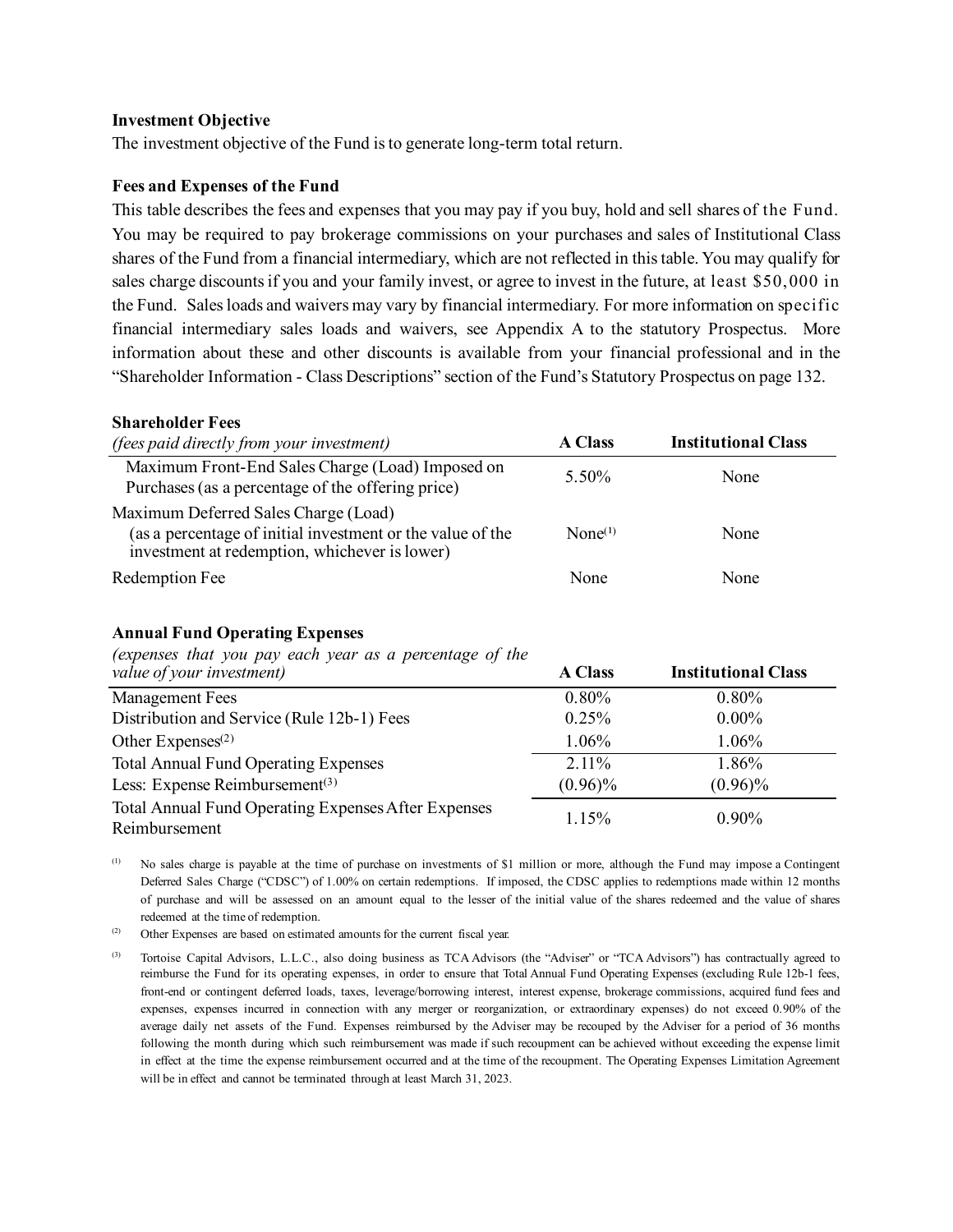# **Example**

This Example is intended to help you compare the costs of investing in the Fund with the cost of investing in other mutual funds. The Example assumes that you invest \$10,000 in the Fund for the time periods indicated and then redeem all of your shares at the end of those periods. The Example also assumes that your investment has a 5% return each year and that the Fund's operating expenses remain the same. You may be required to pay brokerage commissions on your purchases and sales of Institutional Class shares of the Fund from a financial intermediary, which are not reflected in the example. Although your actual costs may be higher or lower, based on these assumptions, your costs would be:

|                            | <b>One Year</b> | <b>Three Years</b> |
|----------------------------|-----------------|--------------------|
| <b>A Class</b>             | \$661           | \$1,087            |
| <b>Institutional Class</b> | \$92            | \$491              |

### **Portfolio Turnover**

The Fund pays transaction costs, such as commissions, when it buys and sells securities (or "turns over" its portfolio). A higher portfolio turnover rate may indicate higher transaction costs and may result in higher taxes when Fund shares are held in a taxable account. These costs, which are not reflected in the annual fund operating expenses or in the Example, affect the Fund's performance. During the initial fiscal period of October 15, 2021 through November 30, 2021, the Fund's portfolio turnover rate was 13% of its average portfolio value.

# **Principal Investment Strategies**

Under normal circumstances, the Fund will principally focus its investment activities in equity securities of companies that are positively exposed to long-term structural trends related to the energy transition associated with decarbonization. In particular, the strategy is focused on changes in the way energy is produced and consumed globally. Ecofin Advisors Limited, the investment sub-adviser to the Fund (the "Sub-Adviser" or "Ecofin") believes these long-term structural changes are creating secular winners and losers, resulting in investment opportunities. These companies are focused on more efficient use of resources and emissions reduction and include, but are not limited to the following sectors: consumer discretionary, energy, industrials, information technology, materials, and utilities.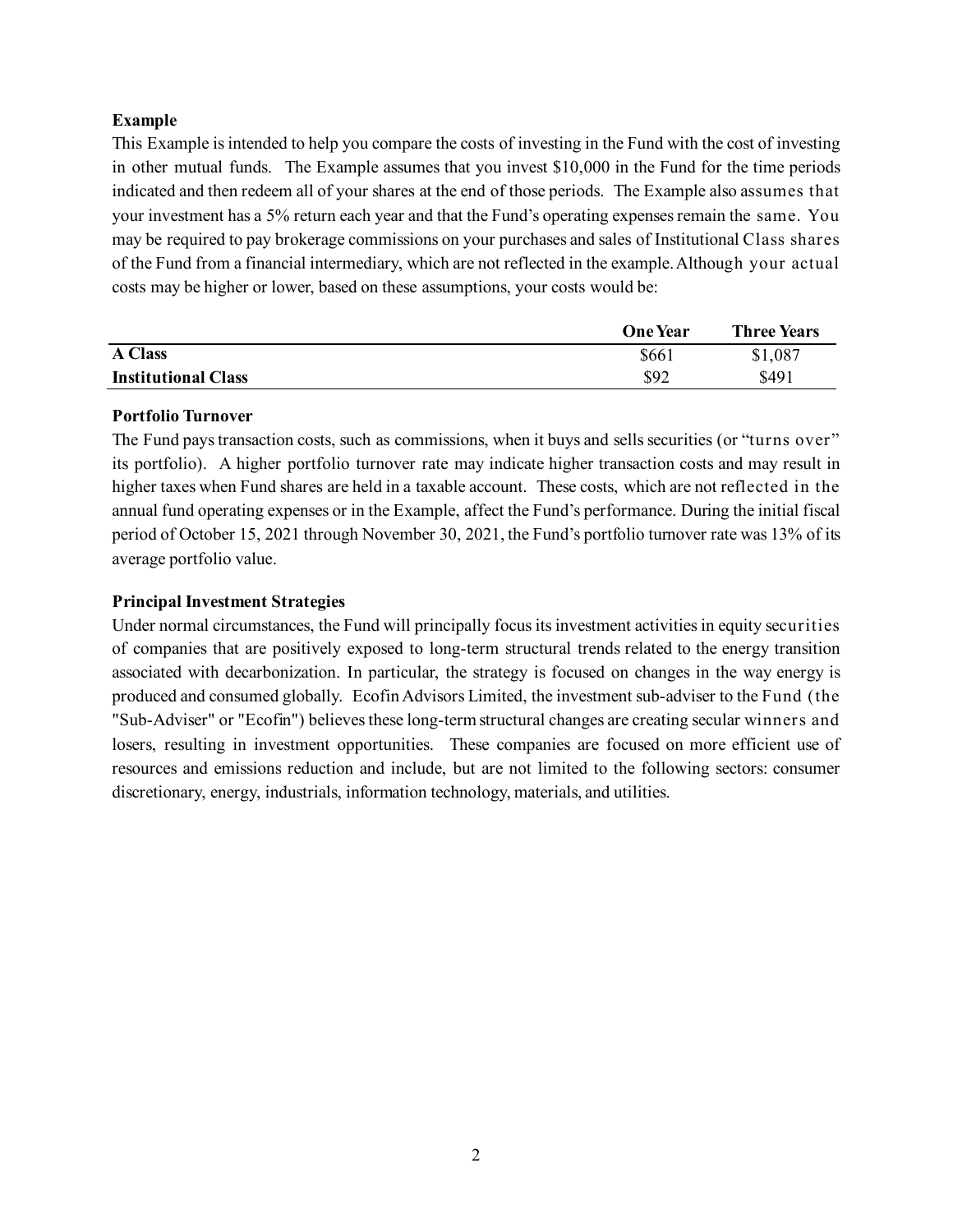The Fund will invest at least 80% of its total assets in equity securities of energy transition companies, which consist of companies (i) deriving at least 50% of their revenues or profit from or devoting at least 50% of their assets to activities in electrification, clean transportation, industrial and building efficiency, environment or other activities related to decarbonization associated with the energy transition, and in particular, opportunities from changes in the way energy is produced and consumed globally, or (ii) investing a significant portion of their capital expenditures in global energy transition activities with the intention of such activities becoming a significant part of their business. This will include those companies in technology, industrials, utilities, power, energy, chemicals, basic materials, infrastructure, consumer electronics, waste, water, transportation, automotive, semiconductors and other related environmental industries ("Energy Transition Universe," and the companies therein being "Energy Transition Companies"). The Fund will not invest in any company whose principal business function is related to the extraction, development or transportation of oil, gas or other fossil fuels. The Fund's investments in equity securities may include investments in other investment companies, real estate investment trusts ("REITs"), foreign investment funds, preferred stocks, rights, warrants, convertible securities, and initial public offerings. The Fund will be invested in a range of both developed and nondeveloped markets, commensurate with its investment criteria. The Fund considers non-developed market countries to be those countries defined as such by the MSCI Market Classification Framework.

The Energy Transition Universe is a global investment universe that includes companies mainly based in North America, Europe and Asia, but also includes companies in other regions to a lesser extent. Under normal market conditions, the Fund will invest at least 40% of its total assets in foreign securities, which the Sub-Adviser considers to be companies organized outside of the United States, whose principal listing exchange is outside the United States, or who derive a significant portion of their revenue or profits outside the United States.

The Fund's investments in foreign securities may also include American Depository Receipts ("ADRs") and investments in non-developed market securities. The Energy Transition Universe includes a broad range of companies, ranging from small market capitalization companies to large market capitalization companies. The Fund may invest in companies of all market capitalizations. The Fund will concentrate in industries represented by Energy Transition Companies. Energy Transition Companies currently includes the following industries: technology, industrials, utilities, power, energy, chemicals, basic materials, infrastructure, consumer electronics, waste, water, transportation, automotive, semiconductors and other related environmental industries. The Fund is a non-diversified fund.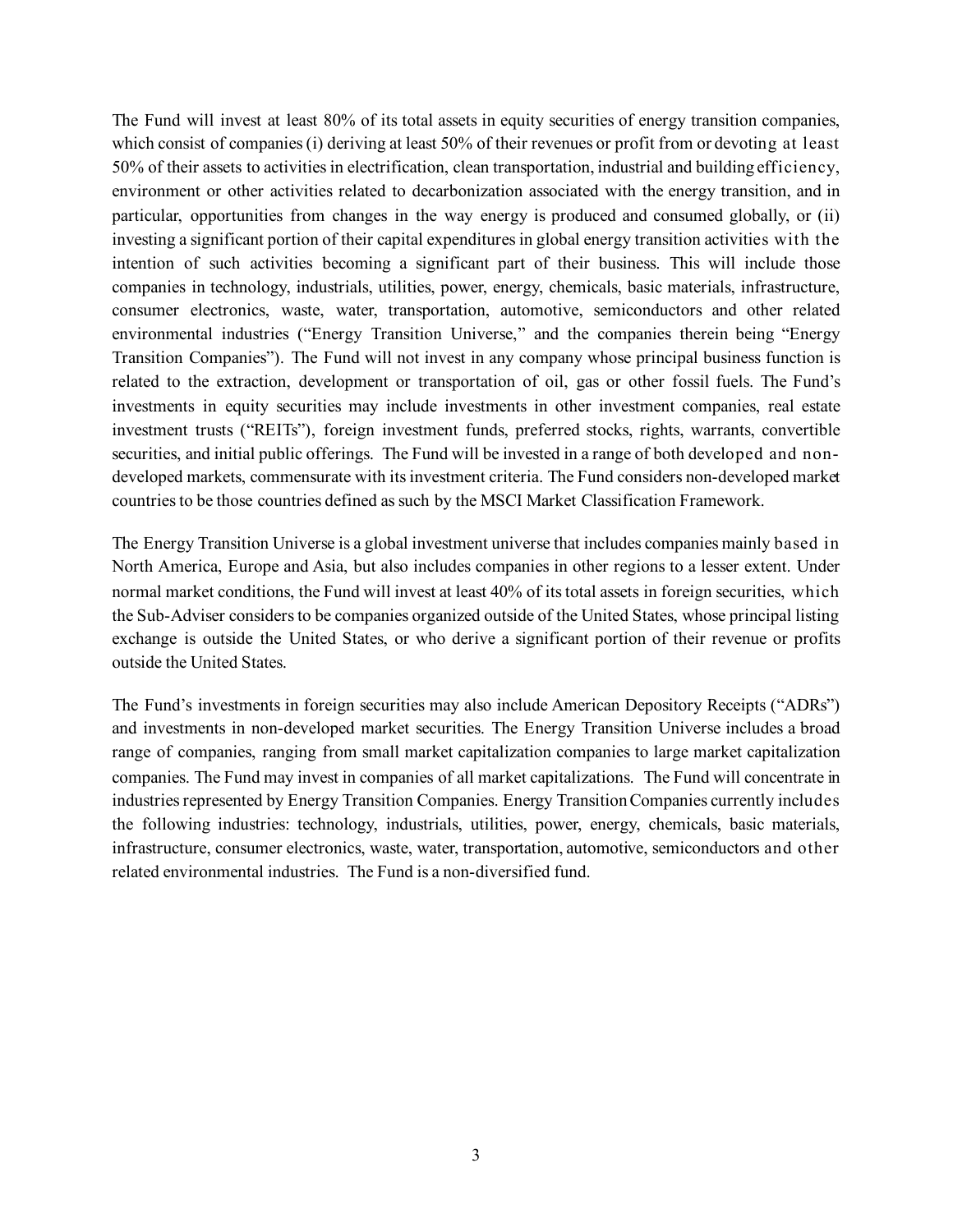The Fund may invest up to 15% of its total assets in debt securities, including but not limited to debt securities issued or guaranteed by the U.S. government or government-related entities. The Fund may also invest in derivatives which are financial contracts whose values depend on, or are derived from, the values of underlying assets, reference rates, or indices. To manage risk, seek particular portfolio exposure as a substitute for a comparable market position in the underlying exposure, and/or to enhance return (including through the use of leverage), the Fund may invest in derivatives including options, futures, swap contracts and combinations of these instruments. The Fund may invest in futures, options and swap contracts on equity and debt securities, equity and debt indices and commodities (i) with aggregate net notional value of up to 100% of the Fund's net assets, or (ii) for which the initial margin and premiums do not exceed 5% of its net assets, in each case excluding bona fide hedging transactions.

The Sub-Adviser will seek to utilize a combined investment approach, assessing fundamental drivers alongside thematic, macroeconomic and regulatory factors. The Sub-Adviser will target active weights towards those investments that it believes would benefit from long-term structural trends and with attractive risk-adjusted intrinsic value. The Sub-Adviser uses a four-pronged research approach to construct the Fund's portfolio, which assesses (1) qualitative factors, such as a company's asset quality, management, stability of cash flows and environmental, social, governance ("ESG") factors; (2) quantitative factors, such as growth prospects, liquidity position and sensitivities to key drivers; (3) relative value through the analysis of valuation models and equity market indicators, and; (4) its global proprietary database of power generation companies. These active weights can change over time, relative to changes in fundamental outlook, corporate strategy, share prices, regulatory changes or other factors such as, but not limited to, balance sheet and liquidity considerations, ESG risk considerations, project success or jurisdictional policy issues.

The Sub-Adviser incorporates ESG research into its investment process in an effort to provide better riskadjusted returns to investors. ESG risk considerations may include, but are not limited to:

- Environmental: (1) Scrutiny on carbon footprint and disclosure (and other greenhouse gas emissions); (2) Company's time horizon for carbon neutrality; (3) Water use and land use; (4) Emission and waste reduction programs; (5) Research and development, innovation and thought leadership for sustainability; (6) Capital expenditures, maintenance and capital integrity; (7) Risks linked to stranded assets; (8) Climate change-related physical risks on assets (fire, weather, droughts, etc.); (9) Adverse policy support.
- Social: (1) Impact on communities; (2) Customer satisfaction; (3) Commitment to safety standards; (4) Diversity in board, management and employees; (5) Employee engagement; (6) Commitment to fair and safe labor practice.
- Governance: (1) Protection of minority shareholders; (2) Conflicts of interest; (3) Insider ownership; (4) Management compensation; (5) Financial and strategic transparency; (6) Board independence; (7) Engagement with management and proxy voting.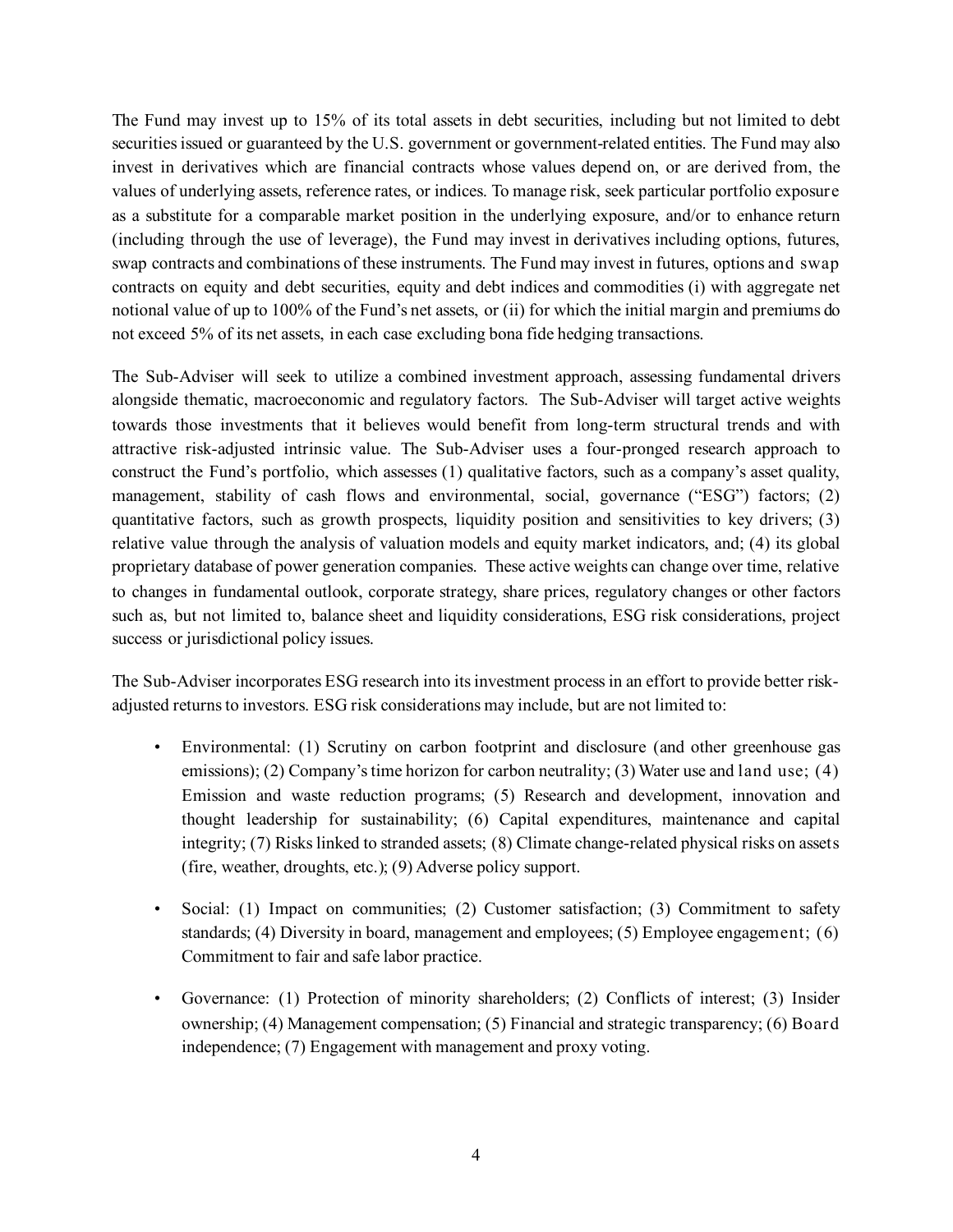The investment team may also seek to actively engage with portfolio companies to drive continuous business improvement in their ESG & sustainability practices and metrics, including but not limited to direct dialogue with senior leadership, active proxy voting and coordination with other owners. Where the investment team deem shareholder resolutions to contravene ESG principals, such as proposals that would reverse or delay progress towards net zero carbon goals or proposals that constitute a conflict of interest at the management or board level, then the investment team will vote against those specific resolutions. Resolutions are considered on a case-by-case basis.

# **Principal Investment Risks**

As with any mutual fund, there are risks to investing. An investment in the Fund is not a deposit of a bank and is not insured or guaranteed by the Federal Deposit Insurance Corporation ("FDIC") or any other governmental agency. Remember, in addition to possibly not achieving your investment goals, **you could lose all or a portion of your investment in the Fund over short or even long periods of time.** The principal risks of investing in the Fund are:

*General Market Risk*. The Fund is subject to all of the business risks and uncertainties associated with any mutual fund, including the risk that it will not achieve its investment objective and that the value of an investment in its securities could decline substantially and cause you to lose some or all of your investment. The Fund's net asset value ("NAV") and investment return will fluctuate based upon changes in the value of its portfolio securities. Certain securities in the Fund's portfolio may be worth less than the price originally paid for them, or less than they were worth at an earlier time.

*Energy Transition Company Risk*. Because the Fund invests in Energy Transition Companies, the value of Fund shares may be affected by events that adversely affect that industry, such as technology shifts, short product lifecycles, falling prices and profits, competition and general economic conditions, and may fluctuate more than that of a fund that does not concentrate in sustainable energy solutions companies.

*Adviser and Sub-Adviser Risk*. The Fund may not meet its investment objective or may underperform the market or other mutual funds with similar strategies if the Adviser and Sub-Adviser cannot successfully implement the Fund's investment strategies.

*Concentration Risk*. The Fund's strategy of focusing its investments in Energy Transition Companies means that the performance of the Fund will be closely tied to the performance of companies involved in electrification, clean transportation, industrial and building efficiency, environment or other activities related to the energy transition associated with decarbonization, and in particular, opportunities from changes in the way energy is produced and consumed globally. The Fund's focus in this industry presents more risk than if it were broadly diversified over numerous industries and sectors of the economy. An inherent risk associated with any investment focus is that the Fund may be adversely affected if one or two of its investments perform poorly.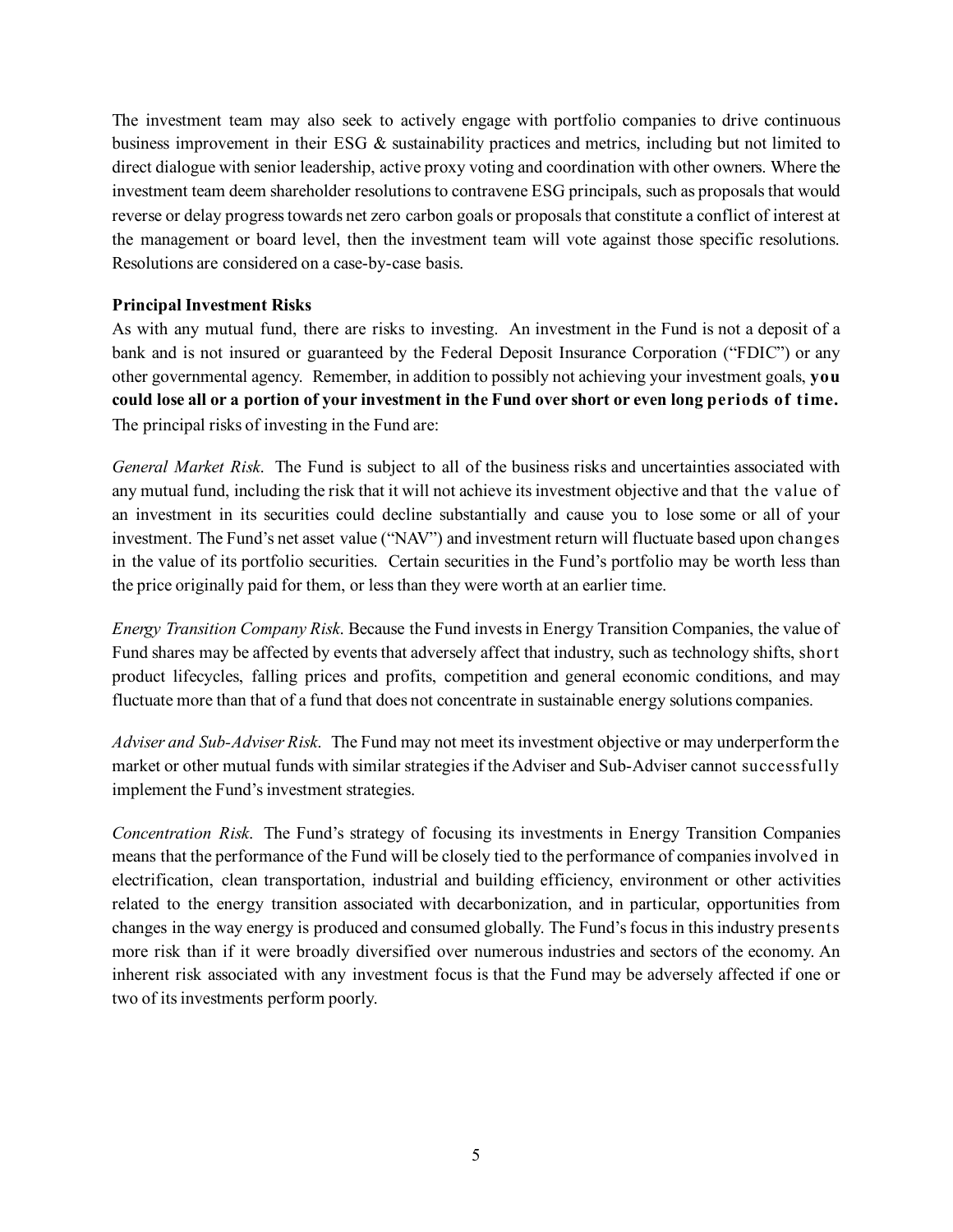*Equity Securities Risk*. Equity securities are susceptible to general stock market fluctuations and to volatile increases and decreases in value. The equity securities held by the Fund may experience sudden, unpredictable drops in value or long periods of decline in value. This may occur because of factors that affect securities markets generally or factors affecting specific industries, sectors, geographic markets, the equity securities of Energy Transition Companies in particular, or a particular company in which the Fund invests.

*Large Cap Company Risk*. The Fund's investments in larger, more established companies are subject to the risk that larger companies are sometimes unable to attain the high growth rates of successful, smaller companies, especially during extended periods of economic expansion. Larger, more established companies may be unable to respond quickly to new competitive challenges such as changes in consumer tastes or innovative smaller competitors potentially resulting in lower markets for their common stock.

*Mid Cap and Small Cap Companies Risk*. The mid cap and small cap companies may not have the management experience, financial resources, product or business diversification and competitive strengths of large cap companies. Therefore, these securities may have more price volatility and be less liquid than the securities of larger, more established companies.

*Foreign Securities Risk*. Investments in securities of foreign companies involve risks not ordinarily associated with investments in securities and instruments of U.S. issuers, including risks relating to political, social and economic developments abroad, differences between U.S. and foreign regulatory and accounting requirements, tax risks, and market practices, as well as fluctuations in foreign currencies.

*Preferred Stock Risk*. A preferred stock is a blend of the characteristics of a bond and common stock. It may offer a higher yield than common stock and has priority over common stock in equity ownership, but it does not have the seniority of a bond and, unlike common stock, its participation in the issuer's growth may be limited. Although the dividend on a preferred stock may be set at a fixed annual rate, in some circumstances it may be changed or passed by the issuer. Preferred stock generally does not confer voting rights.

*Convertible Securities Risk*. Convertible securities are hybrid securities that have characteristics of both bonds and common stocks and are therefore subject to both debt security risks and equity risk. Convertible securities are subject to equity risk especially when their conversion value is greater than the interest and principal value of the bond. The prices of equity securities may rise or fall because of economic or political changes and may decline over short or extended periods of time.

*U.S. Government Obligations Risk*. While U.S. Treasury obligations are backed by the "full faith and credit" of the U.S. Government, such securities are nonetheless subject to credit risk (i.e., the risk that the U.S. Government may be, or be perceived to be, unable or unwilling to honor its financial obligations, such as making payments). Securities issued or guaranteed by federal agencies or authorities and U.S. Government-sponsored instrumentalities or enterprises may or may not be backed by the full faith and credit of the U.S. Government.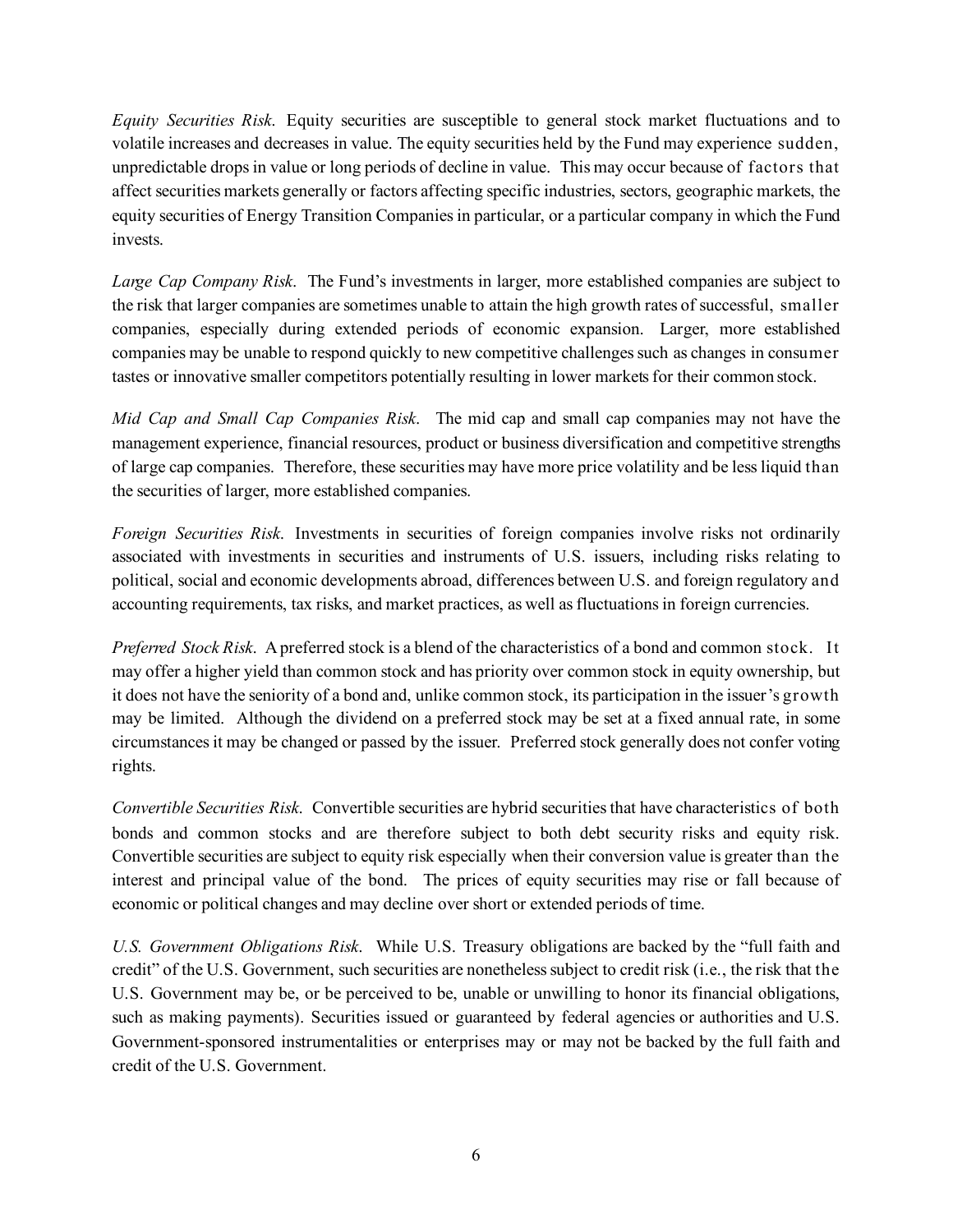*Illiquid Investments Risk*. The Fund may be exposed to liquidity risk when trading volume, lack of a market maker, or legal restrictions impair the Fund's ability to sell particular securities or close call option positions at an advantageous price or in a timely manner. Illiquid investments may include restricted securities that cannot be sold immediately because of statutory and contractual restrictions on resale.

*Investment Company Risk.* The Fund bears all risks associated with the investment companies (including ETFs) in which it invests, including the risk that an investment company will not successfully implement its investment strategy or meet its investment objective. The Fund also bears its pro rata portion of an investment company's total expenses, in addition to the Fund's own expenses, and therefore the Fund's total expenses may be higher than if it invested directly in the securities held by the investment company.

*New Technology Risk.* New technologies used in renewable energy have a shorter commercial experience vs traditional energy production technologies. Also, advancements in renewable energy may create disruptive competitive threats to both incumbent technologies, such as centralized electric transmission and distribution networks; in progressively more efficient or lower cost versions of existing renewable technology, or possibly advancements or innovations in competing renewable technology.

*ESG Risk.* Applying ESG criteria to the investment process may exclude securities of certain issuers for non-investment reasons and therefore the Fund may forgo some market opportunities available to funds that do not use ESG criteria.

*Non-Diversified Fund Risk.* Because the Fund is "non-diversified" and may invest a greater percentage of its assets in the securities of a single issuer, a decline in the value of an investment in a single issuer could cause the Fund's overall value to decline to a greater degree than if the Fund held a more diversified portfolio.

*ADR Risk.* ADRs are generally subject to the same risks as the foreign securities because their values depend on the performance of the underlying foreign securities. ADRs may be purchased through "sponsored" or "unsponsored" facilities. A sponsored facility is established jointly by the issuer of the underlying security and a depositary, whereas a depositary may establish an unsponsored facility without participation by the issuer of the depositary security. Holders of unsponsored ADRs generally bear all the costs of such depositary receipts, and the issuers of unsponsored ADRs frequently are under no obligation to distribute shareholder communications received from the company that issues the underlying foreign securities or to pass through voting rights to the holders of the ADRs. As a result, there may not be a correlation between such information and the market values of unsponsored ADRs.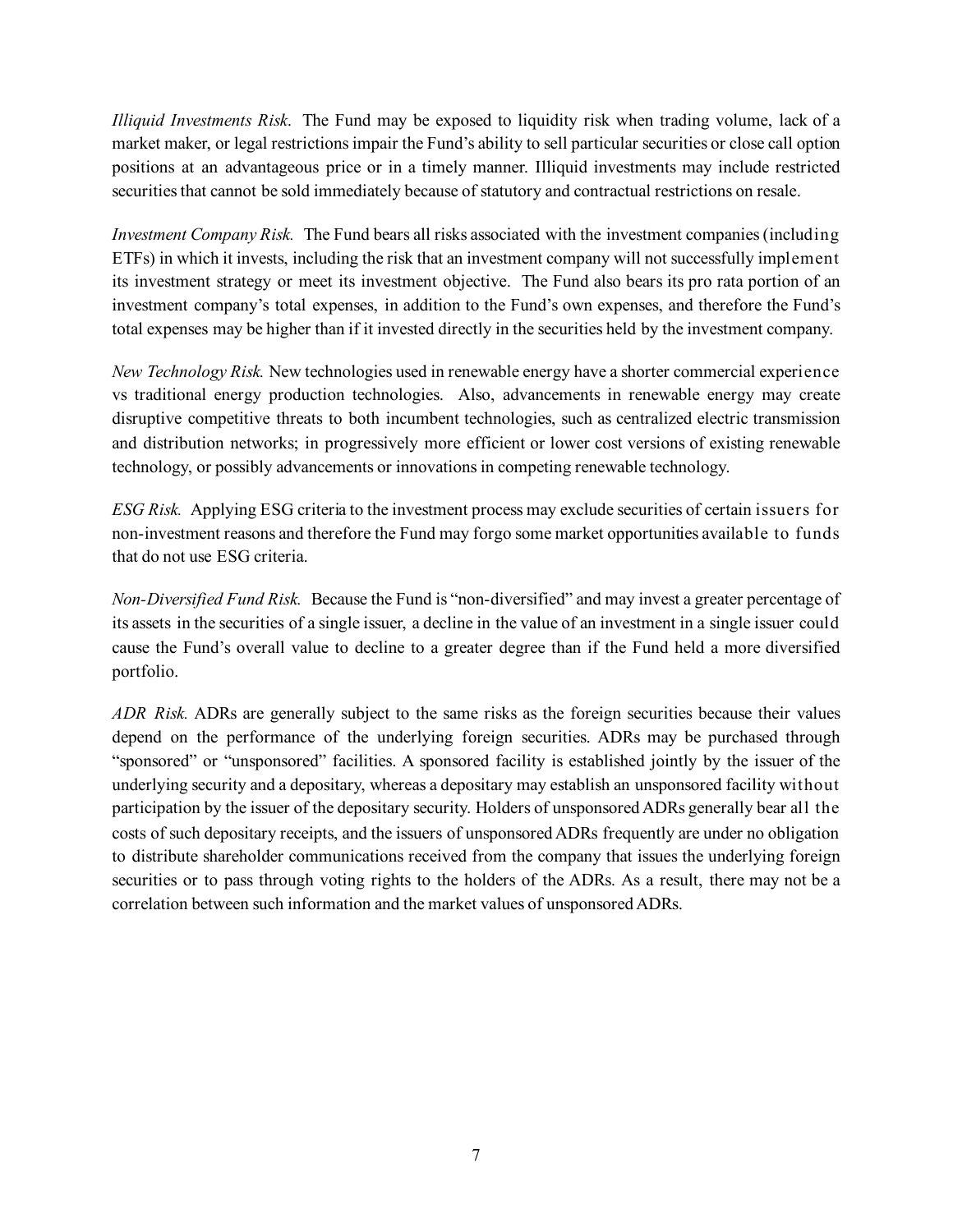*Non-Developed Markets Risk.* Non-developed market countries are in the initial stages of industrialization and generally have low per capita income. In addition to the risks of foreign investing generally, investments in emerging market countries have additional and heightened risks due to less stable legal, political, and business frameworks to support securities markets. These risks include smaller securities markets with low or nonexistent trading volume and greater illiquidity and price volatility; more restrictive national policies on foreign investment; less transparent and established taxation policies; higher rates and volatility of inflation; increased volatility in currency exchange rates; and more delays in settling portfolio transactions. Because of these risk factors, the Fund's investments in non-developed market countries are subject to greater price volatility and illiquidity than investments in developed foreign markets.

*Debt Securities Risks.* Investments in fixed income securities will be subject to credit risk, interest rate risk and prepayment risk. Credit risk is the risk that an issuer will default or fail to pay principal and interest when due. Interest rate risk is the risk that the value of fixed income securities fluctuates with changes in interest rates (e.g. increases in interest rates result in a decrease in value of fixed income securities). The Fund will be exposed to heightened interest rate risk as interest rates rise from historically low levels. Pre-payment risk is the risk that the principal on fixed income securities will be paid off prior to maturity causing the Fund to invest in fixed income securities with lower interest rates. Duration risk is the risk that holding long duration and long maturity investments will magnify certain other risks, including interest rate risk and credit risk.

*Government-Sponsored Entities Risk.* The Fund may invest in securities issued or guaranteed by government-sponsored entities. However, these securities may not be guaranteed or insured by the U.S. government and may only be supported by the credit of the issuing agency.

*REIT Risk.* The real estate industry has been subject to substantial fluctuations and declines on a local, regional and national basis in the past and may continue to be in the future. The value REITs fluctuates as real estate values change. Real estate values and incomes from real estate may decline due to economic downturns, changes in real estate market conditions, zoning laws and regulations, and increases in property taxes, operating expenses and interest rates.

*Investment Company and RIC Compliance Risk.* The Fund may be subject to increased expenses and reduced performance as a result of its investments in other investment companies. When investing in other investment companies, the Fund bears its pro rata share of the other investment company's fees and expenses including the duplication of advisory and other fees and expenses. If for any taxable year the Fund fails to qualify as a RIC, the Fund's taxable income will be subject to federal income tax at regular corporate rates. The resulting increase to the Fund's expenses will reduce its performance and its income available for distribution to shareholders.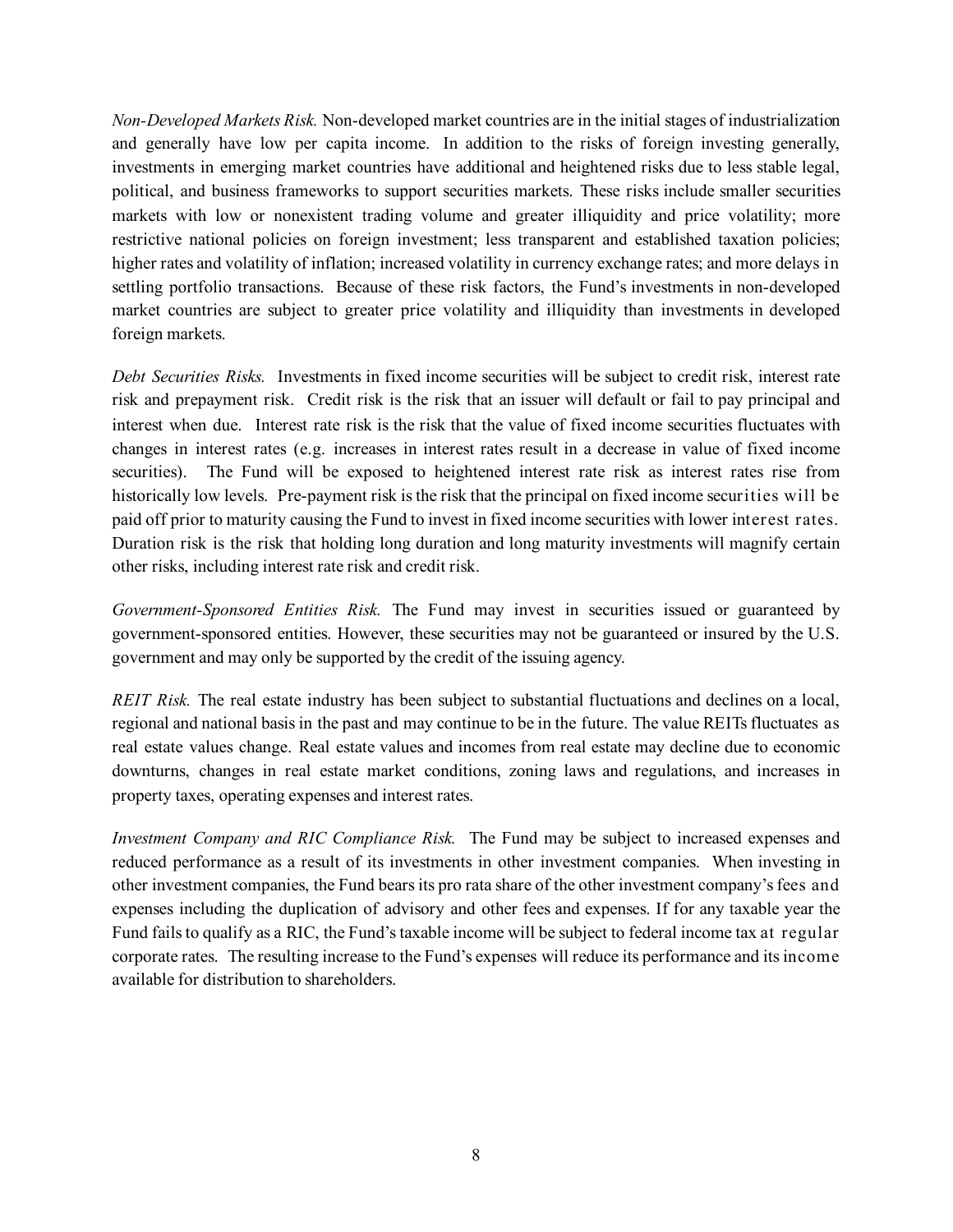*Rights and Warrants Risk.* The price, performance and liquidity of warrants and rights to purchase equity securities are typically linked to the underlying stock. These instruments have many characteristics of convertible securities and, similarly, will react to variations in the general market for equity securities. Rights are similar to warrants, but normally have a short duration and are distributed directly by the issuer to its shareholders. Rights and warrants have no voting rights, receive no dividends and have no rights with respect to the assets of the issuer.

*Initial Public Offering ("IPO") Risk.* The market value of IPO shares will fluctuate considerably due to factors such as the absence of a prior public market, unseasoned trading, the small number of shares available for trading and limited information about the issuer. The purchase of IPO shares may involve high transaction costs. IPO shares are subject to market risk and liquidity risk.

*Cybersecurity Risk.* Investment advisers, including the Adviser and Sub-Adviser, must rely in part on digital and network technologies (collectively "cyber networks") to conduct their businesses. Such cyber networks might in some circumstances be at risk of cyber attacks that could potentially seek unauthorized access to digital systems for purposes such as misappropriating sensitive information, corrupting data, or causing operational disruption.

*Epidemic Risk.* Widespread disease, including pandemics and epidemics have been and can be highly disruptive to economies and markets, adversely impacting individual companies, sectors, industries, markets, currencies, interest and inflation rates, credit ratings, investor sentiment, and other factors affecting the value of the Fund's investments. Given the increasing interdependence among global economies and markets, conditions in one country, market, or region are increasingly likely to adversely affect markets, issuers, and/or foreign exchange rates in other countries, including the U.S. These disruptions could prevent the Fund from executing advantageous investment decisions in a timely manner and negatively impact the Fund's ability to achieve its investment objectives. Any such event(s) could have a significant adverse impact on the value and risk profile of the Fund.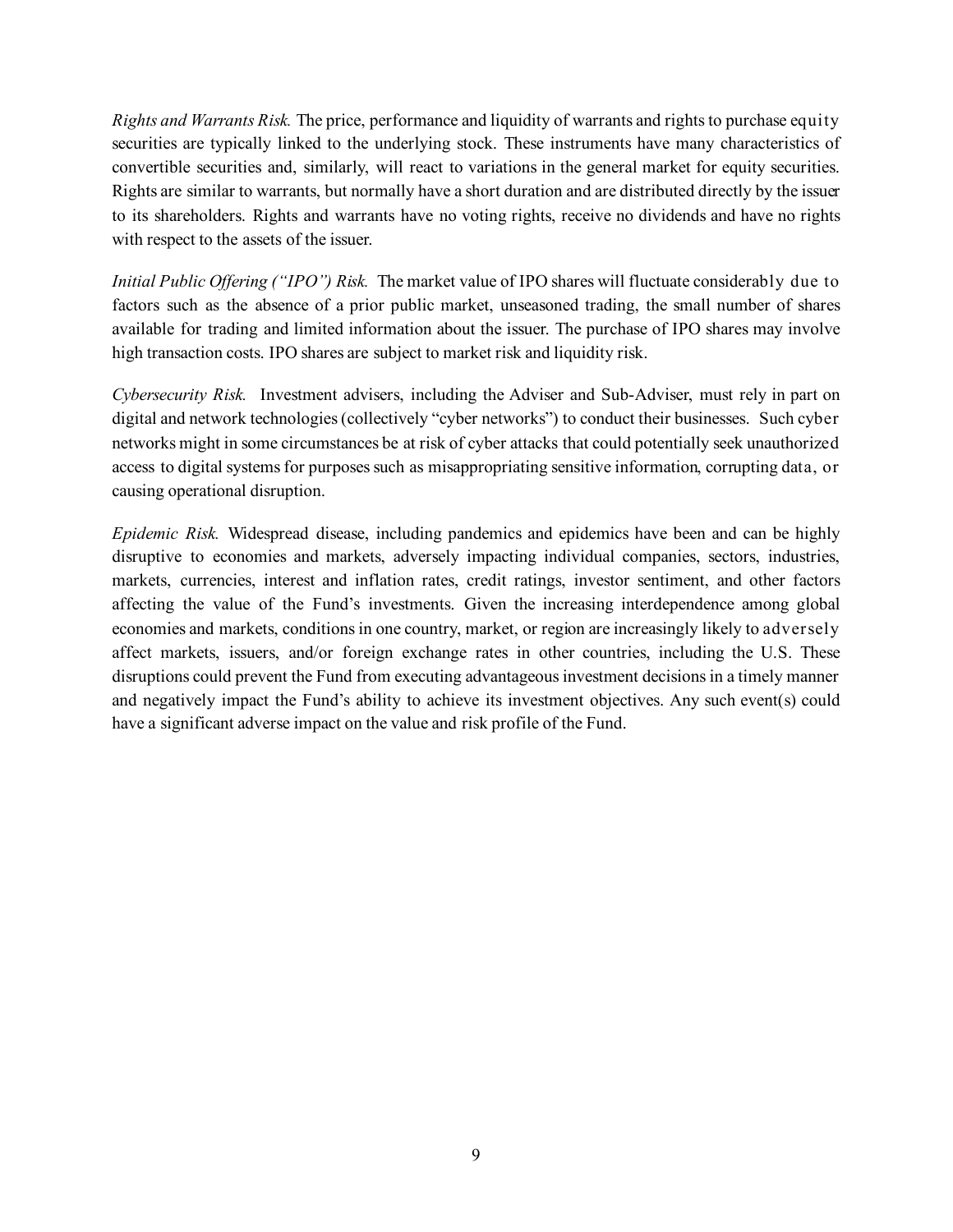*Derivatives Risk.* Derivatives include instruments and contracts that are based on and valued in relation to one or more underlying securities, financial benchmarks, indices, or other reference obligations or measures of value. The use of derivatives could increase or decrease the Fund's exposure to the risks of the underlying instrument. Using derivatives can have a leveraging effect and increase fund volatility. A small investment in derivatives could have a potentially large impact on the Fund's performance. Derivatives transactions can be highly illiquid and difficult to unwind or value, and changes in the value of a derivative held by the Fund may not correlate with the value of the underlying instrument or the Fund's other investments. Many of the risks applicable to trading the instruments underlying derivatives are also applicable to derivatives trading. However, additional risks are associated with derivatives trading that are possibly greater than the risks associated with investing directly in the underlying instruments. These additional risks include, but are not limited to, illiquidity risk and counterparty credit risk. For derivatives that are required to be cleared by a regulated clearinghouse, other risks may arise from the Fund's relationship with a brokerage firm through which it submits derivatives trades for clearing, including in some cases from other clearing customers of the brokerage firm. The Fund would also be exposed to counterparty risk with respect to the clearinghouse. Financial reform laws have changed many aspects of financial regulation applicable to derivatives. Once implemented, new regulations, including margin, clearing, and trade execution requirements, may make derivatives more costly, may limit their availability, may present different risks or may otherwise adversely affect the value or performance of these instruments. The extent and impact of these regulations are not yet fully known and may not be known for some time.

*Futures Contracts Risk.* The price of a futures contract may change rapidly in response to changes in the markets and the general economic environment. Futures investments may result in investment exposures that are greater than their cost would suggest, meaning that a small investment in futures could have a large potential effect on the performance of the Fund. Generally, the purchase of a futures contract will increase the Fund's exposure to the volatility of the underlying asset while the value of a futures contract that is sold will perform inversely to the underlying asset. The successful use of futures by the Fund will be subject to the Adviser's ability to predict correctly movements in the direction of relevant markets, as well as interest rates, currency exchange rates and other economic factors.

*Options Risk.* Purchasing and writing put and call options are highly specialized activities and entail greater than ordinary investment risks. The Fund may not fully benefit from or may lose money on an option if changes in its value do not correspond as anticipated to changes in the value of the underlying securities. If the Fund is not able to sell an option held in its portfolio, it would have to exercise the option to realize any profit and would incur transaction costs upon the purchase or sale of the underlying securities. Ownership of options involves the payment of premiums, which may adversely affect the Fund's performance. To the extent that the Fund invests in over-the-counter options, the Fund may be exposed to counterparty risk.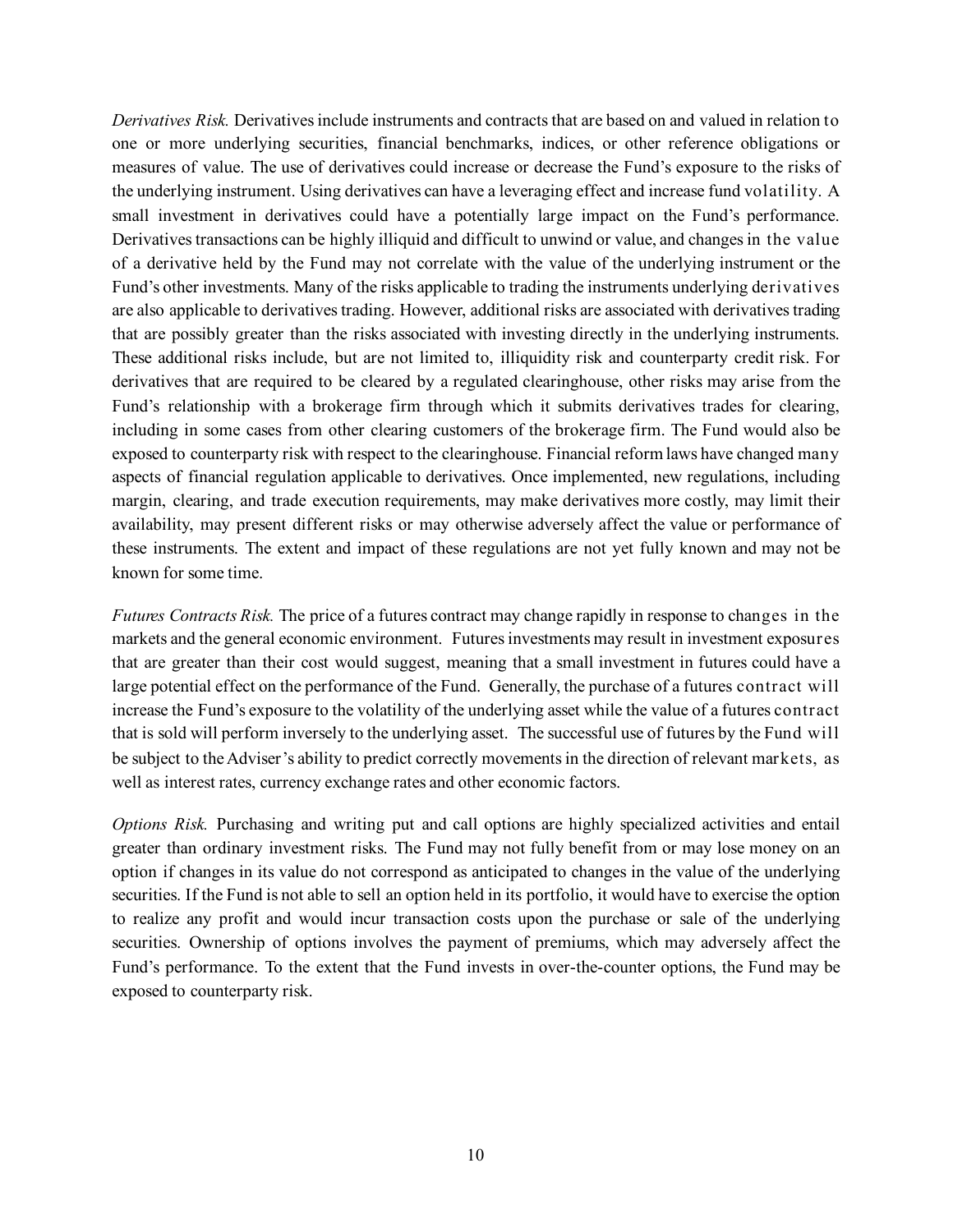*Swap Agreements Risk.* A swap is a derivative that provides leverage, allowing the Fund to obtain exposure to an underlying asset, reference rate or index in an amount that is greater than the amount the Fund has invested. By using swap agreements, the Fund is exposed to counterparty credit risk. The use of swap agreements could cause the Fund to be more volatile, resulting in larger gains or losses in response to changes in the values of the assets, reference rates or indices underlying the swap agreements than if the Fund had made direct investments in such assets, reference rates or indices.

*Commodities Risk.* Investments by the Fund in commodity-linked derivative instruments and companies involved in commodity-related businesses may be subject to greater volatility than investments in more traditional securities, particularly if the investments involve leverage. This is because the value of commodity-linked derivative instruments and companies in commodity-related businesses may be affected by overall market movements, commodity index volatility, changes in interest rates or sectors and other factors affecting the value of a particular industry or commodity, such as weather, disease, embargoes, or political and regulatory developments. The use of leveraged commodity-linked derivatives creates an opportunity for increased return, but also creates the possibility for a greater loss.

*Hedging Risk.* It is not possible to hedge fully or perfectly against any risk. While hedging can reduce losses, it can also reduce or eliminate gains or cause losses if the market moves in a different manner than anticipated by the Fund or if the cost of the derivative outweighs the benefit of the hedge. Hedging also involves the risk that changes in the value of the derivative will not match those of the holdings being hedged as expected by the Fund, in which case any losses on the holdings being hedged may not be reduced or may be increased. There can be no assurance that the Fund's hedging strategies will be effective or that hedging transactions will be available to the Fund. The Fund is not required to engage in hedging transactions at any given time or from time to time, even under volatile market environment and the Fund may choose not to do so from time to time.

*Newer Fund Risk.* The Fund has limited operating history in its current form. There can be no assurance that the Fund will grow to, or maintain, an economically viable size, in which case the Board of Trustees (the "Board") of Managed Portfolio Series (the "Trust") may determine to liquidate the Fund.

# **Who Should Invest**

Before investing in the Fund, investors should consider their investment goals, time horizons and risk tolerance. The Fund may be an appropriate investment for investors who are seeking:

- An investment vehicle for accessing a portfolio of companies which are positively exposed to long-term structural trends related to the energy transition associated with decarbonization, and in particular, opportunities from changes in the way energy is produced and consumed globally;
- A traditional flow-through mutual fund structure with daily liquidity at NAV;
- Simplified tax reporting through a Form 1099;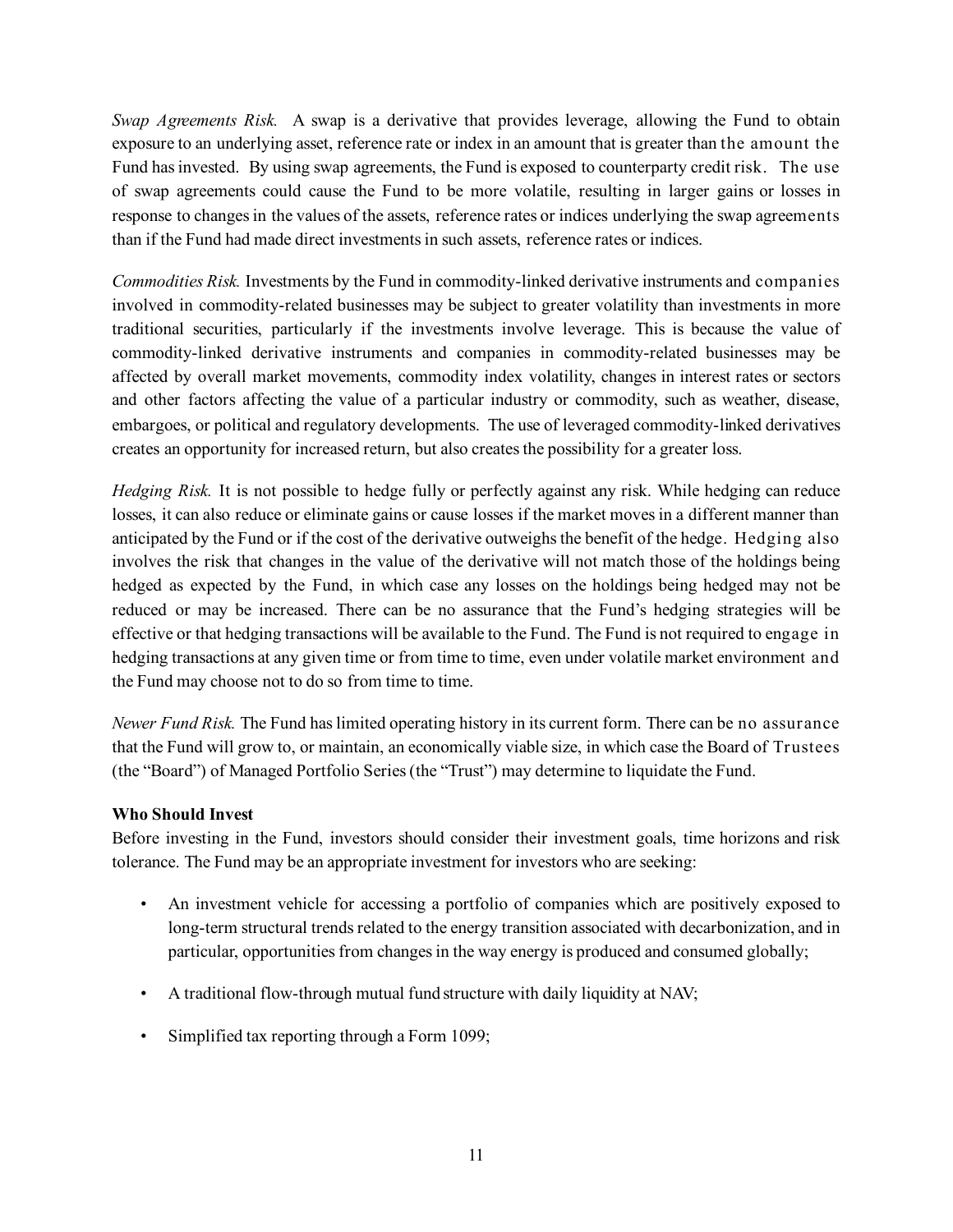- A portfolio offering a diversified geographic exposure to companies that possess a variety of project asset locations, including investing in currencies other than USD, typically on an unhedged basis;
- A fund offering the potential for long-term total return;
- A fund that may be suitable for retirement and other tax exempt accounts;
- Potential diversification of their overall investment portfolio; and
- Professional securities selection and active management by an experienced adviser.

The Fund is designed for long-term investors and is not designed for investors who are seeking short-term gains. The Fund will take reasonable steps to identify and reject orders from market timers. See "Shareholder Information – Buying Shares" and "– Redeeming Shares" of the Fund's Statutory Prospectus.

# **Performance**

As of the date of this Prospectus the Fund does not have a full calendar year of performance as a mutual fund. Prior performance shown below for the period prior to the Fund's reorganization as a mutual fund is for a series of the Long Only sub-fund of the Ecofin Vista Master Fund Limited, established in May 2019 (the "Predecessor Fund"), an unregistered Cayman Islands limited liability company. The Predecessor Fund was reorganized into the Fund by transferring substantially all of the Predecessor Fund's assets to the Fund in exchange for Institutional Class shares of the Fund on October 15, 2021, the date that the Fund commenced operations (the "Reorganization"). The Predecessor Fund was managed in a materially equivalent manner as the Fund. The Sub-Adviser served as the investment adviser to the Predecessor Fund for the entire performance period shown for the Predecessor Fund and is responsible for the portfolio management and trading for the Fund. Each of the Fund's portfolio managers was a portfolio manager of the Predecessor Fund at the time of the Reorganization. The Fund's investment objective, policies, guidelines and restrictions are, in all materially equivalent respects, the same as those of the Predecessor Fund.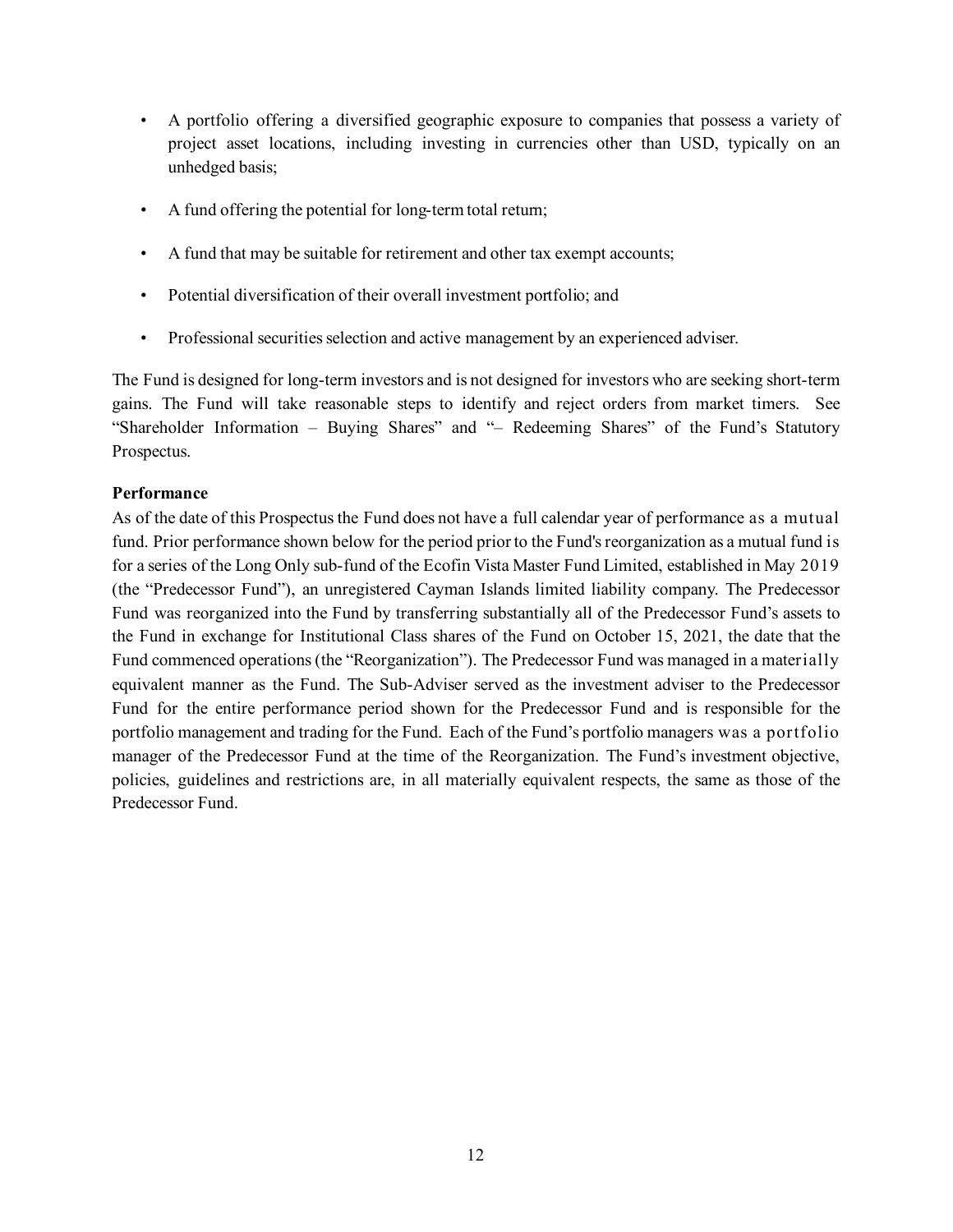The following information shows the returns of the Class B3 Shares of the Predecessor Fund since its inception in May 2019 until the Reorganization, after which the performance shown is that of the Fund. The Class B3 Shares are similar to the Fund's Institutional Class but, at a point in time, were subject to performance and other fees. Although the management fee of the Fund is slightly higher than the Predecessor Fund, the Fund is not subject to the performance fee of the Predecessor Fund. From its inception through the date of the Reorganization, the Predecessor Fund was not subject to certain investment restrictions, diversification requirements and other restrictions of the Investment Company Act of 1940, as amended (the "1940 Act") or Subchapter M of the Internal Revenue Code of 1986, as amended (the "Code"), which, if they had been applicable, might have adversely affected the Predecessor Fund's performance. The Predecessor Fund's performance was calculated using a methodology of timeweighted total returns from official net asset values. Since the Reorganization, the Fund's performance has been calculated using the standard formula set forth in rules promulgated by the SEC, which differs in certain respects from the methods used to compute total return for the Predecessor Fund.

The information below provides some indications of the risks of investing in the Fund. The bar chart shows how the performance for the Predecessor Fund, and following the Reorganization the Fund's Institutional Class shares, varied from year to year. Fund returns shown in the performance table reflect the maximum sales charge of 5.50% for the Fund's A Class. The past performance shown below is not necessarily an indication of how the Fund will perform in the future. Past performance (before and after taxes) will not necessarily continue in the future. Updated performance information is available at www.tortoiseecofin.com or by calling 855-TCA-FUND (855-822-3863).



### **Calendar Year Total Returns as of December 31**

Best Quarter Worst Quarter Q4 2020 29.64% Q1 2020 -20.85%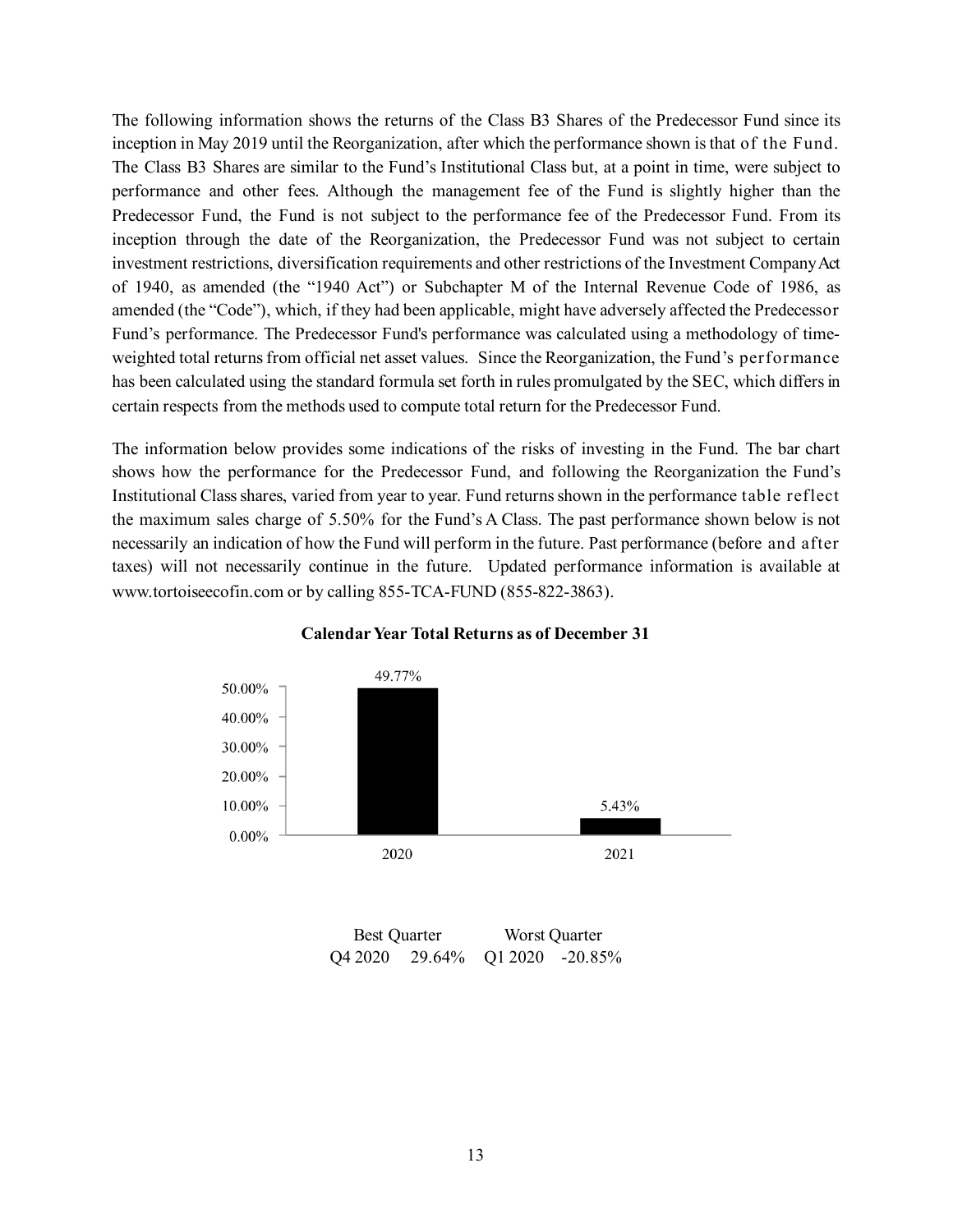| <b>Average Annual Total Returns for the periods ended December 31, 2021</b> |                 |                                            |  |
|-----------------------------------------------------------------------------|-----------------|--------------------------------------------|--|
|                                                                             | <b>One Year</b> | <b>Since Inception</b><br>(April 30, 2019) |  |
| Institutional Class                                                         |                 |                                            |  |
| Return Before Taxes                                                         | 5.43%           | 24.08%                                     |  |
| Return After Taxes on Distributions                                         | 4.68%           | 23.75%                                     |  |
| Return After Taxes on Distributions and Sale of Fund Shares                 | $3.23\%$        | 18.92%                                     |  |
| A Class Shares                                                              |                 |                                            |  |
| Returns Before Taxes                                                        | $-0.67\%$       | 21.14%                                     |  |
| <b>MSCI ACWI Net Total Return Index</b>                                     | 18.54%          | 16.52%                                     |  |

After tax returns are calculated using the historical highest individual federal marginal income tax rates and do not reflect the impact of state and local taxes. Prior to the Reorganization, the Fund was an unregistered fund that did not qualify as a regulated investment company for federal income tax purposes and did not pay dividends and distributions. Actual after-tax returns depend on your situation and may differ from those shown. Furthermore, the after-tax returns shown are not relevant to those investors who hold their shares through tax-advantaged arrangements such as  $401(k)$  plans or individual retirement accounts ("IRAs").

# **Investment Adviser, Sub-Adviser, and Portfolio Managers**

TCA Advisors is the Fund's investment adviser. Ecofin Advisors Limited is the Fund's sub-adviser. Primary responsibility for the day-to-day management of the Fund's portfolio is the joint responsibility of Matthew Breidert and Max Slee, both of the Sub-Adviser. Mr. Breidert is a Senior Portfolio Manager and Managing Director of the Sub-Adviser. Mr. Slee is a Portfolio Manager and Managing Director of the Sub-Adviser. Each portfolio manager has managed the Fund since its inception in October 2021. Mr. Breidert and Mr. Slee were portfolio managers of the Predecessor Fund since its inception in May 2019.

### **Purchase and Sale of Fund Shares**

You may purchase, exchange, or redeem Fund shares on any day that the New York Stock Exchange ("NYSE") is open for business by written request via mail (Ecofin Global Energy Transition Fund, c/o U.S. Bank Global Fund Services, P.O. Box 701, Milwaukee, WI 53201-0701), by contacting the Fund by telephone at 855-TCA-FUND (855-822-3863) or through a financial intermediary. You may also purchase or redeem Fund shares by wire transfer. The minimum initial and subsequent investment amounts are shown below. The Adviser may reduce or waive the minimums.

|                                      | <b>A Class</b> | <b>Institutional Class</b> |
|--------------------------------------|----------------|----------------------------|
| <b>Minimum Initial Investment</b>    | \$2,500        | \$1,000,000                |
| <b>Subsequent Minimum Investment</b> | \$100          | \$100                      |